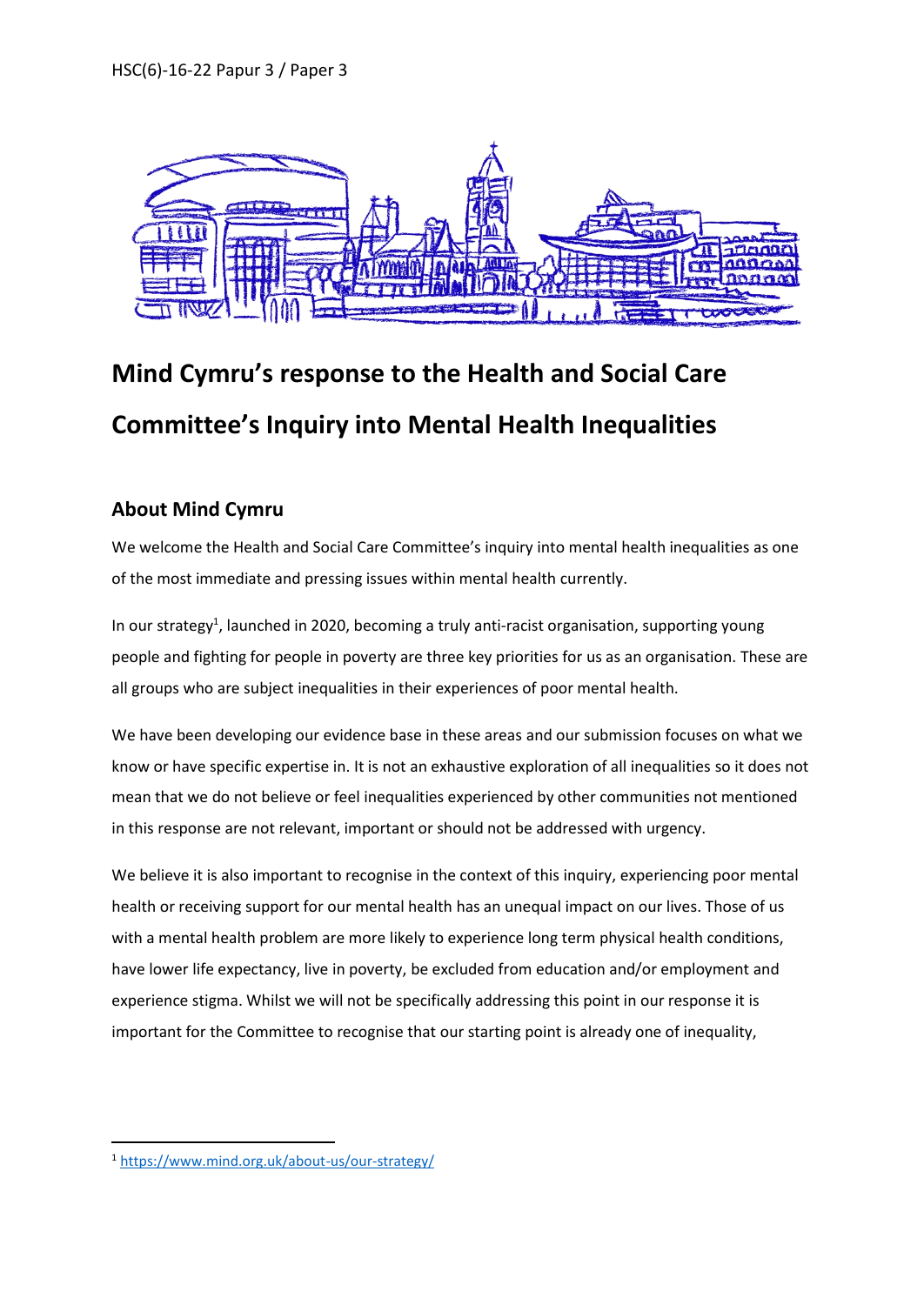

"I begged a GP for help I told him I've been back and forth for 11 years I think it's more than depression. I begged him to send me to a psychiatrist he said no point he will tell you you're depressed like I did. I said please do it anyway he said he would. 2 months down the line I'm in dire need of some help so calls the Dr back to find out he did not refer me and I now have to wait again for the process of referral absolutely appalling."

### **Overview**

Mental health inequalities, both in terms of access to support and experience, is one of the most urgent mental health issues in Wales. Our evidence clearly identifies that there are communities within Wales who have an unequal experience of poor mental health and have more barriers to accessing timely, effective support. Despite Welsh Government strategy clearly stating that tackling inequalities is central to its delivery, we have not seen this translate into widespread improvements.

If you are young, from a Black or ethnic minority background or live in poverty, you are more likely to experience challenges accessing support for your mental health. This is not acceptable, as access to support for your mental health is a universal human right, including for children and young people under the United Nations Convention on the Rights of the Child. There is a need for collective leadership at all levels to ensure those of us with a mental health problem are supported in all aspects of our lives that may impact on our condition with the joint goal of eliminating mental health inequality.

We would expect any future Welsh Government strategy to strongly focus on and ensure investment is available for tackling these deep seated inequalities in the coming years.

## **1. Which groups of people are disproportionately affected by poor mental health in Wales? What factors contribute to worse mental health within these groups?**

As with our physical health, there are many determinants in our lives which influence our mental health, such as having a safe and secure place to live or growing up in poverty. Inequalities in

2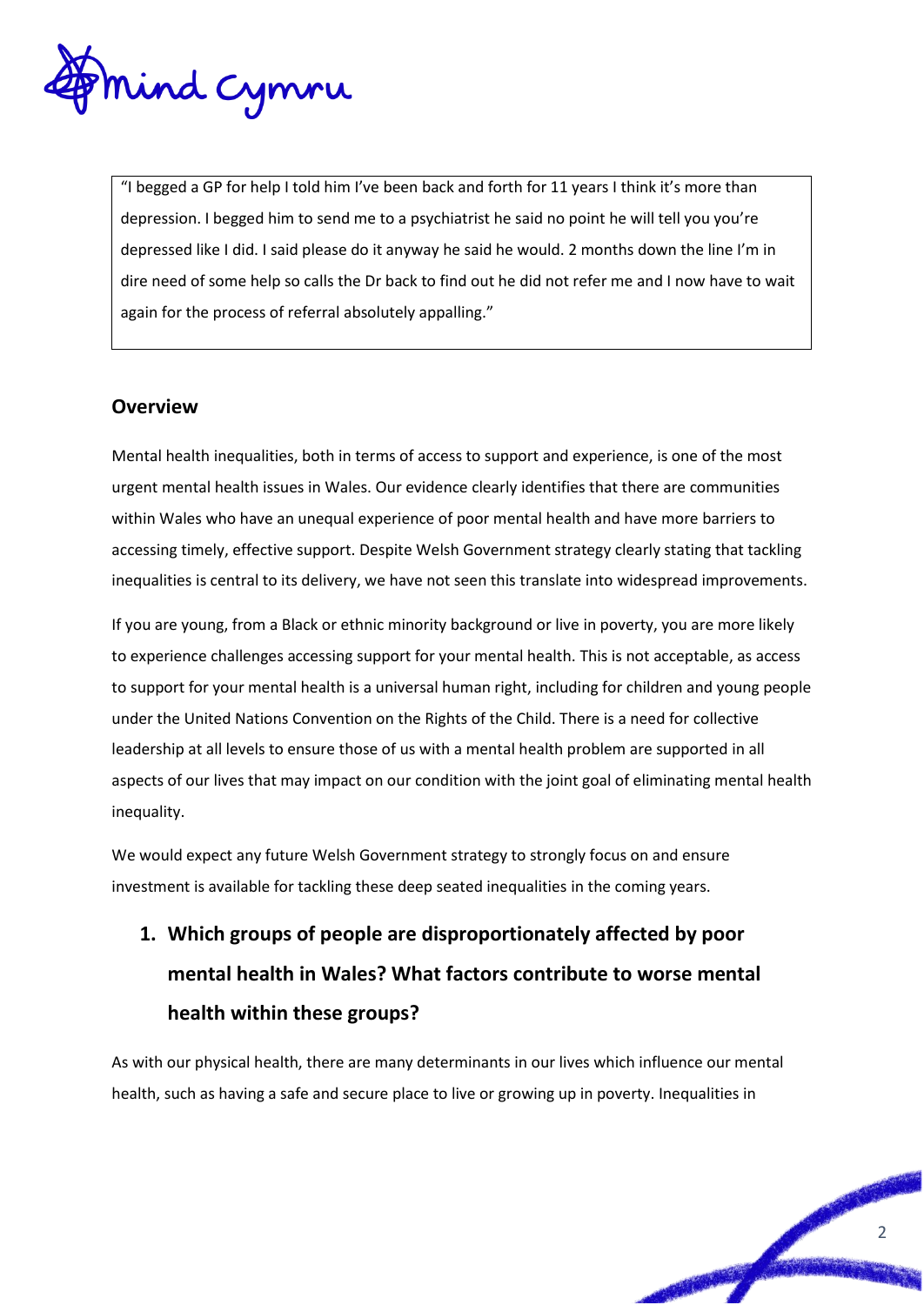

experiences of poor mental health must be considered within the context of the impact of these wider determinants.

#### The impact of Covid-19 pandemic

The coronavirus (Covid-19) pandemic has had a significant impact on the nation's mental health, whilst exacerbating and compounding pre-existing inequalities. It is important to note that in many cases the pandemic of the last two years did not cause these inequalities, they have been present in systems and our communities for some time.

Our evidence to the previous Health & Social Care Committee's inquiry into the impact of Covid-19, and its management on health and social care provides evidence on the overall impact of the pandemic, including its impact on existing inequalities. Additionally, Mind Cymru has published two research reports on the impact and consequences of the pandemic on mental health in Wales, which may provide further contextual evidence relevant to this inquiry.<sup>2</sup>

"I suffered with anxiety and mild depression in 2017, but had received therapy and was coping well before March 2020. Since the pandemic began these symptoms have returned. I was put on furlough and the time spent alone with my thoughts with no distraction has been very damaging."

#### Evidencing mental health inequality

<u>.</u>

Understanding inequality of access within mental health services in Wales is severely impaired by limited availability of demographic data. This has long been a significant challenge and was raised in multiple inquiries by both the Health & Social Care Committee and Children and Young People Committee during the previous Senedd term.

Delays to the development of a Mental Health Core Dataset (MHCDS) and an outcome framework means it is not possible to fully assess access to and experiences of mental health services by

<sup>2</sup> <https://www.mind.org.uk/media-a/6176/the-mental-health-emergency-wales-summary-report-english-1.pdf> & [https://www.mind.org.uk/media/8961/the-consequences-of-coronavirus-for-mental-health-in-wales-final](https://www.mind.org.uk/media/8961/the-consequences-of-coronavirus-for-mental-health-in-wales-final-report.pdf)[report.pdf](https://www.mind.org.uk/media/8961/the-consequences-of-coronavirus-for-mental-health-in-wales-final-report.pdf)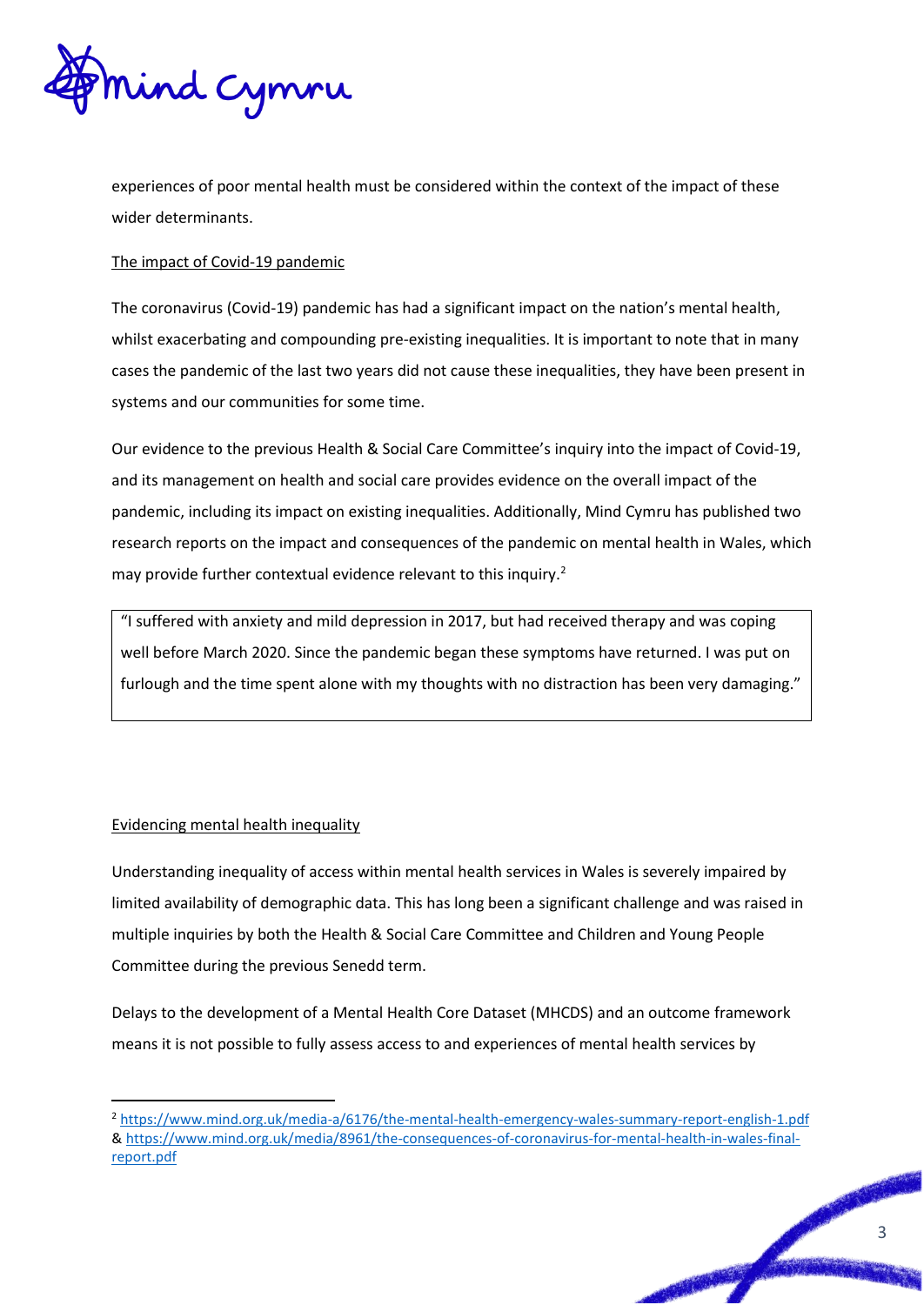

demographic groups. This issue has previously been highlighted by both the Equality & Human Rights Commission and the Socioeconomic Subgroup of the First Minister's BAME Covid-19 Advisory Group:

"There are clear gaps in the data in Wales that make it difficult to understand the experiences of people sharing all protected characteristics. There is a particular lack of data broken down by the protected characteristics of sexual orientation, gender reassignment, religion or belief, and race. There is also a lack of disaggregated data on health outcomes. $3 -$  EHRC, 2018

Despite a lack of date what is available points to clear inequalities in experience of poor mental health in certain communities. For example, we know that:

- People from racialised communities are more likely than White people to be referred to mental health services via 'involuntary' routes including justice and social services, than they are through 'voluntary' routes such as their GP.<sup>4</sup>
- In June 2020, people from racialised communities in Wales reported on average more than 4.1 problems associated with mental distress on the GHQ-12 score<sup>5</sup>, whilst White British individuals reported 2.7, a difference of 55% in relative terms.<sup>6</sup>
- Public Health Wales found racialised communities in Wales reported higher levels of anxiety, feeling isolated and worrying a lot about their mental health. They were also more likely to be worrying a lot about their job and finances<sup>7</sup>

<u>.</u>

<sup>&</sup>lt;sup>3</sup>Is Wales fairer? EHRC, 2018. [https://www.equalityhumanrights.com/sites/default/files/is-britain-fairer-2018](https://www.equalityhumanrights.com/sites/default/files/is-britain-fairer-2018-is-wales-fairer.pdf) [is-wales-fairer.pdf](https://www.equalityhumanrights.com/sites/default/files/is-britain-fairer-2018-is-wales-fairer.pdf)

<sup>4</sup> <https://pubmed.ncbi.nlm.nih.gov/30768415/>

<sup>5</sup> The GHQ-12 score is a widely used measure to assess the severity of a mental health problem. The indicator reflects reported symptoms such as difficulties with sleep, concentration, problems with decision making, strain, and feeling depressed and overwhelmed. Scores range from 0 to 36, with higher scores indicating worse conditions.

<sup>6</sup> [https://www.cardiff.ac.uk/\\_\\_data/assets/pdf\\_file/0010/2533762/COVID-19-Mental-health-FINAL-08-07-](https://www.cardiff.ac.uk/__data/assets/pdf_file/0010/2533762/COVID-19-Mental-health-FINAL-08-07-2021.pdf) [2021.pdf](https://www.cardiff.ac.uk/__data/assets/pdf_file/0010/2533762/COVID-19-Mental-health-FINAL-08-07-2021.pdf)

<sup>7</sup> [https://phw.nhs.wales/topics/latest-information-on-novel-coronavirus-covid-19/how-are-you-doing/how](https://phw.nhs.wales/topics/latest-information-on-novel-coronavirus-covid-19/how-are-you-doing/how-are-we-doing-in-wales-reports/how-are-we-doing-in-wales-a-focus-on-ethnicity/)[are-we-doing-in-wales-reports/how-are-we-doing-in-wales-a-focus-on-ethnicity/](https://phw.nhs.wales/topics/latest-information-on-novel-coronavirus-covid-19/how-are-you-doing/how-are-we-doing-in-wales-reports/how-are-we-doing-in-wales-a-focus-on-ethnicity/)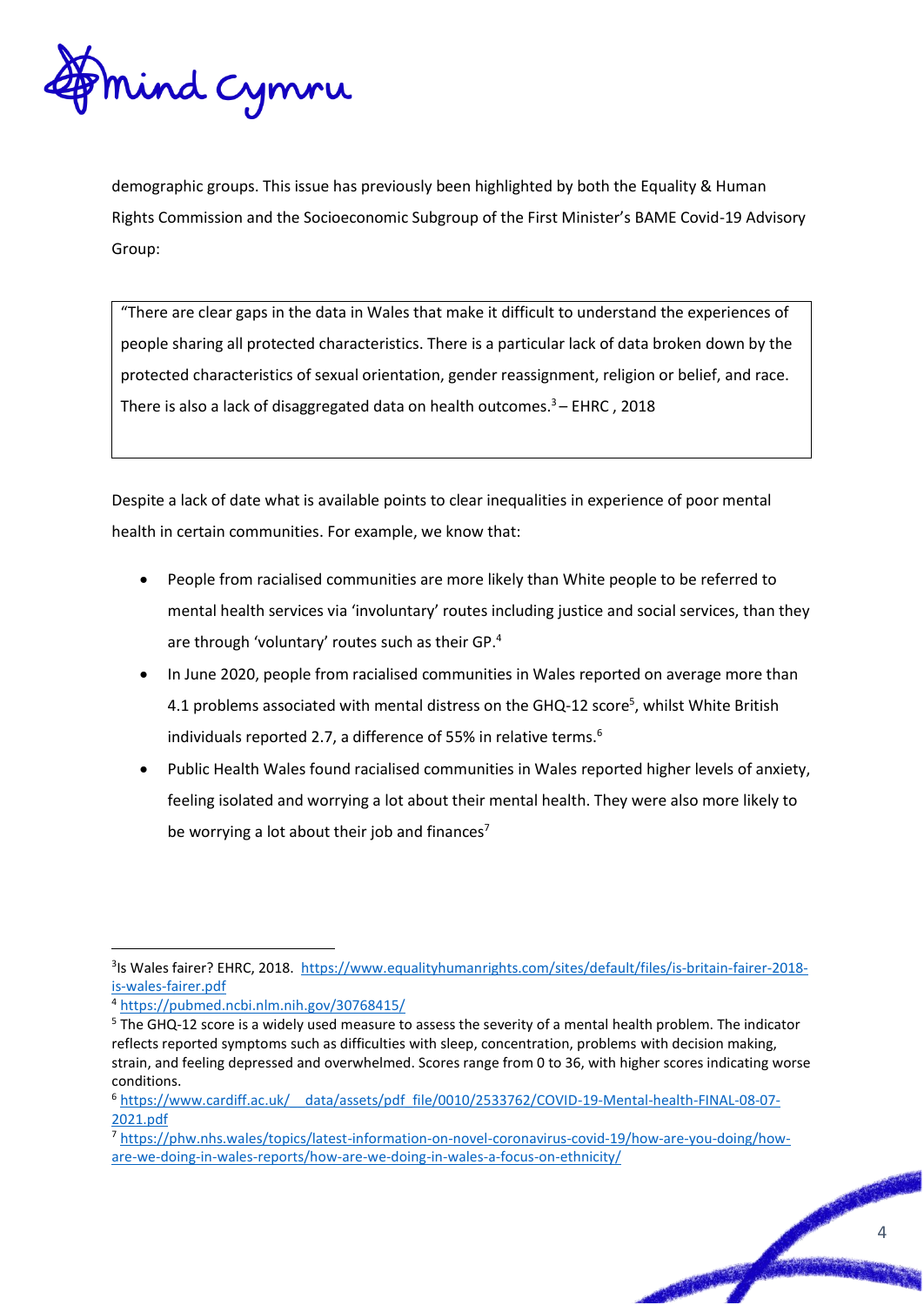

- Analysis published by WalesOnline of the Mental Health Act s.135/136 dataset found that in 2020 Black people in Wales were almost three times more likely than White people to be detained by police under Section 135 and 136 of the Mental Health Act.<sup>8</sup>
- More than a quarter of young people in Wales do not feel like they have mental health support at school.<sup>9</sup>
- Young people experienced the largest deterioration in their mental health at the beginning of the pandemic. The average GHQ score among those aged 16-24 in November 2020 rose by 3 points, or 24%, relative to the pre=pandemic period.<sup>10</sup>
- Nearly one-third of 16–24-year-olds in the UK (31%) reported some evidence of depression or anxiety in 2017 to 2018; this is an increase from the previous year (26%) and the same period five years earlier (26%).<sup>11</sup>
- Waiting times within Local Primary Mental Health Support Services are significantly and consistently longer for children and young people than for adults.
- More than twice as many people in Wales (aged 16+) experience mental health problems in the most deprived quintile (16%) than the least deprived quintile  $(7%)_{.12}$
- Young people in the lowest income bracket are 4.5 times more likely to experience severe mental health problems than those in the highest.<sup>13</sup>
- The mental health gap between the lowest and highest income quintiles has widened significantly during the pandemic. The average GHQ-12 score in November 2020 for the lowest income quintile increased by 39% compared top pre-COVID19 period. In contrast, the highest income earners only experienced a deterioration in their mental health of 0.6 point (or  $6.5\%$ ) over the same period.<sup>14</sup>

<sup>&</sup>lt;u>.</u> <sup>8</sup> [https://www.walesonline.co.uk/news/wales-news/black-people-continue-disproportionately-targeted-](https://www.walesonline.co.uk/news/wales-news/black-people-continue-disproportionately-targeted-20749767)[20749767](https://www.walesonline.co.uk/news/wales-news/black-people-continue-disproportionately-targeted-20749767)

<sup>9</sup> <https://phw.nhs.wales/news/new-profile-looks-at-mental-wellbeing-in-wales/>

<sup>10</sup> [https://www.cardiff.ac.uk/\\_\\_data/assets/pdf\\_file/0010/2533762/COVID-19-Mental-health-FINAL-08-07-](https://www.cardiff.ac.uk/__data/assets/pdf_file/0010/2533762/COVID-19-Mental-health-FINAL-08-07-2021.pdf) [2021.pdf](https://www.cardiff.ac.uk/__data/assets/pdf_file/0010/2533762/COVID-19-Mental-health-FINAL-08-07-2021.pdf)

<sup>11</sup>[https://www.ons.gov.uk/peoplepopulationandcommunity/wellbeing/bulletins/youngpeopleswellbeinginthe](https://www.ons.gov.uk/peoplepopulationandcommunity/wellbeing/bulletins/youngpeopleswellbeingintheuk/2020) [uk/2020](https://www.ons.gov.uk/peoplepopulationandcommunity/wellbeing/bulletins/youngpeopleswellbeingintheuk/2020)

<sup>12</sup> [https://statswales.gov.wales/Catalogue/National-Survey-for-Wales/Population-Health/Adult-general](https://statswales.gov.wales/Catalogue/National-Survey-for-Wales/Population-Health/Adult-general-health-and-illness/genhealthillness-by-wimddeprivation)[health-and-illness/genhealthillness-by-wimddeprivation](https://statswales.gov.wales/Catalogue/National-Survey-for-Wales/Population-Health/Adult-general-health-and-illness/genhealthillness-by-wimddeprivation)

<sup>13</sup> <https://eur02.safelinks.protection.outlook.com/GetUrlReputation>

<sup>14</sup> [https://www.cardiff.ac.uk/\\_\\_data/assets/pdf\\_file/0010/2533762/COVID-19-Mental-health-FINAL-08-07-](https://www.cardiff.ac.uk/__data/assets/pdf_file/0010/2533762/COVID-19-Mental-health-FINAL-08-07-2021.pdf) [2021.pdf](https://www.cardiff.ac.uk/__data/assets/pdf_file/0010/2533762/COVID-19-Mental-health-FINAL-08-07-2021.pdf)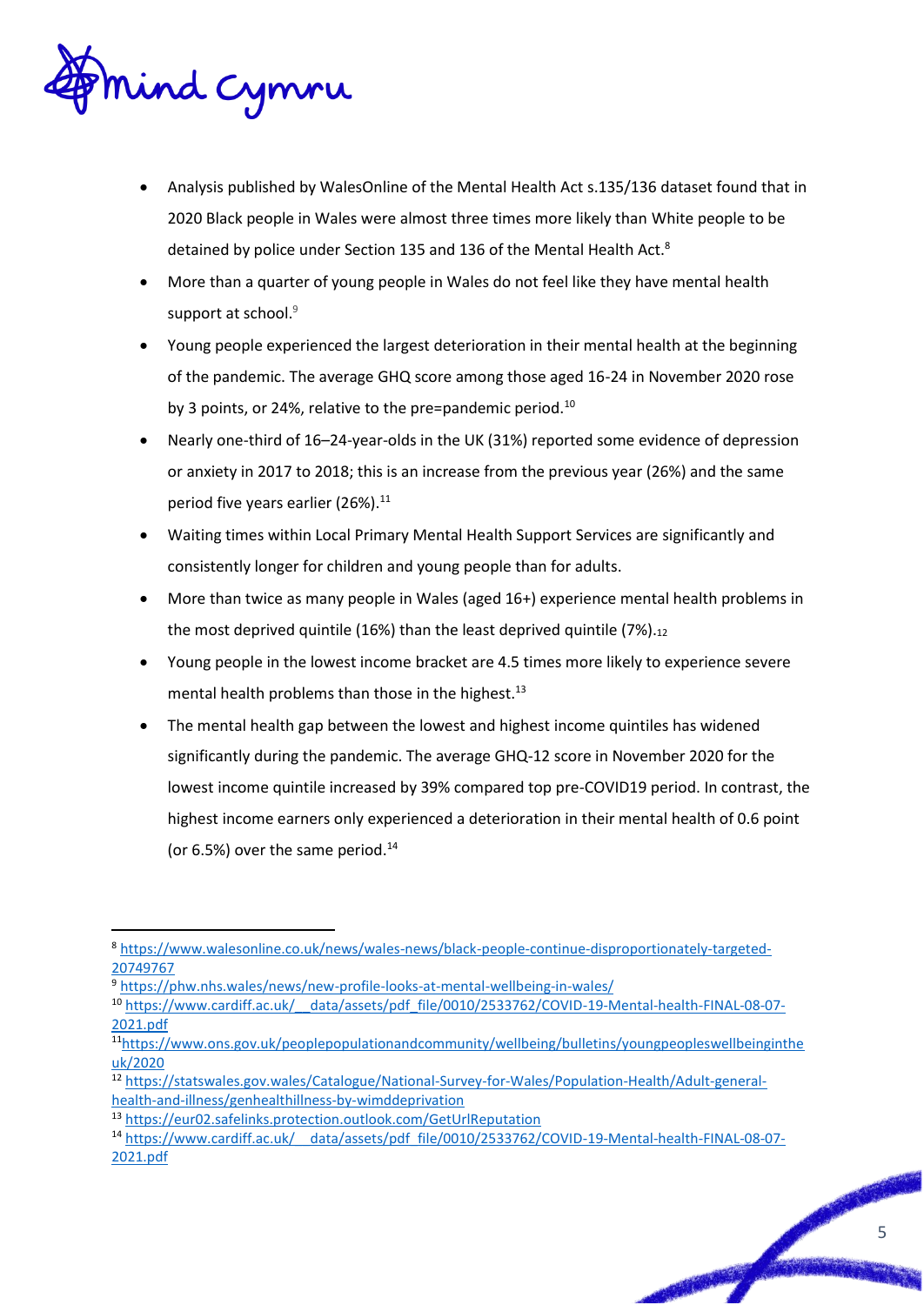

 On average, women in Wales exhibited worse levels of mental health after the onset of the pandemic, with the gap between reported wellbeing between men and women increasing from 9.9% to 14.1%.<sup>15</sup>

Finally, it is important to note that there is no routine, reliable and comparable measure of the prevalence (both treated and untreated) of mental health problems within the Welsh population. As a result, the true scale of mental health problems, inequalities between groups and changes overtime remains unclear. The absence of such a measure may also be masking inequalities and at risk-groups.

#### Racialised communities

<u>.</u>

Experiences of racism and discrimination can have a lasting and damaging impact on our mental health. This is supported by considerable research evidencing the links between experiencing discrimination and poor mental health: including depression,<sup>16</sup> anxiety and psychological stress,<sup>17</sup> and post-traumatic stress disorder (PTSD).<sup>18</sup> These issues were reflected in responses to the Welsh Government's Race Equality Action Plan<sup>19</sup>.

[Our research,](https://www.mind.org.uk/media-a/6175/the-mental-health-emergency-wales-summary-report-english.pdf) carried out in 2020, showed that existing inequalities in housing, employment, finances and other issues have had a greater impact on the mental health of people from racialised communities than White people during the coronavirus pandemic.<sup>20</sup> The findings reflect data from participants in both Wales and England who were aged 25+ and identified as Black, Asian or minority ethnic (just under 5% of the 14,421 adults who completed our survey):

<sup>&</sup>lt;sup>15</sup> [Cardiff University \(2021\) Covid-19 in Wales: the mental health and wellbeing impact](https://www.cardiff.ac.uk/__data/assets/pdf_file/0010/2533762/COVID-19-Mental-health-FINAL-08-07-2021.pdf)

<sup>16</sup> [The impact of gender discrimination on a Woman's Mental Health](https://www.thelancet.com/journals/eclinm/article/PIIS2589-5370(20)30055-9/fulltext) 

<sup>17</sup> Racism as a Determinant of Health: A Systematic Review and Meta-Analysis

<sup>18</sup> [The impact of discrimination on the mental health of trans\\*female youth and the protective effect of](https://www.ncbi.nlm.nih.gov/pmc/articles/PMC5025345/)  [parental support](https://www.ncbi.nlm.nih.gov/pmc/articles/PMC5025345/)

<sup>19</sup> <https://gov.wales/race-equality-action-plan-anti-racist-wales>

<sup>&</sup>lt;sup>20</sup> [https://www.mind.org.uk/media-a/6176/the-mental-health-emergency-wales-summary-report-english-](https://www.mind.org.uk/media-a/6176/the-mental-health-emergency-wales-summary-report-english-1.pdf)[1.pdf](https://www.mind.org.uk/media-a/6176/the-mental-health-emergency-wales-summary-report-english-1.pdf)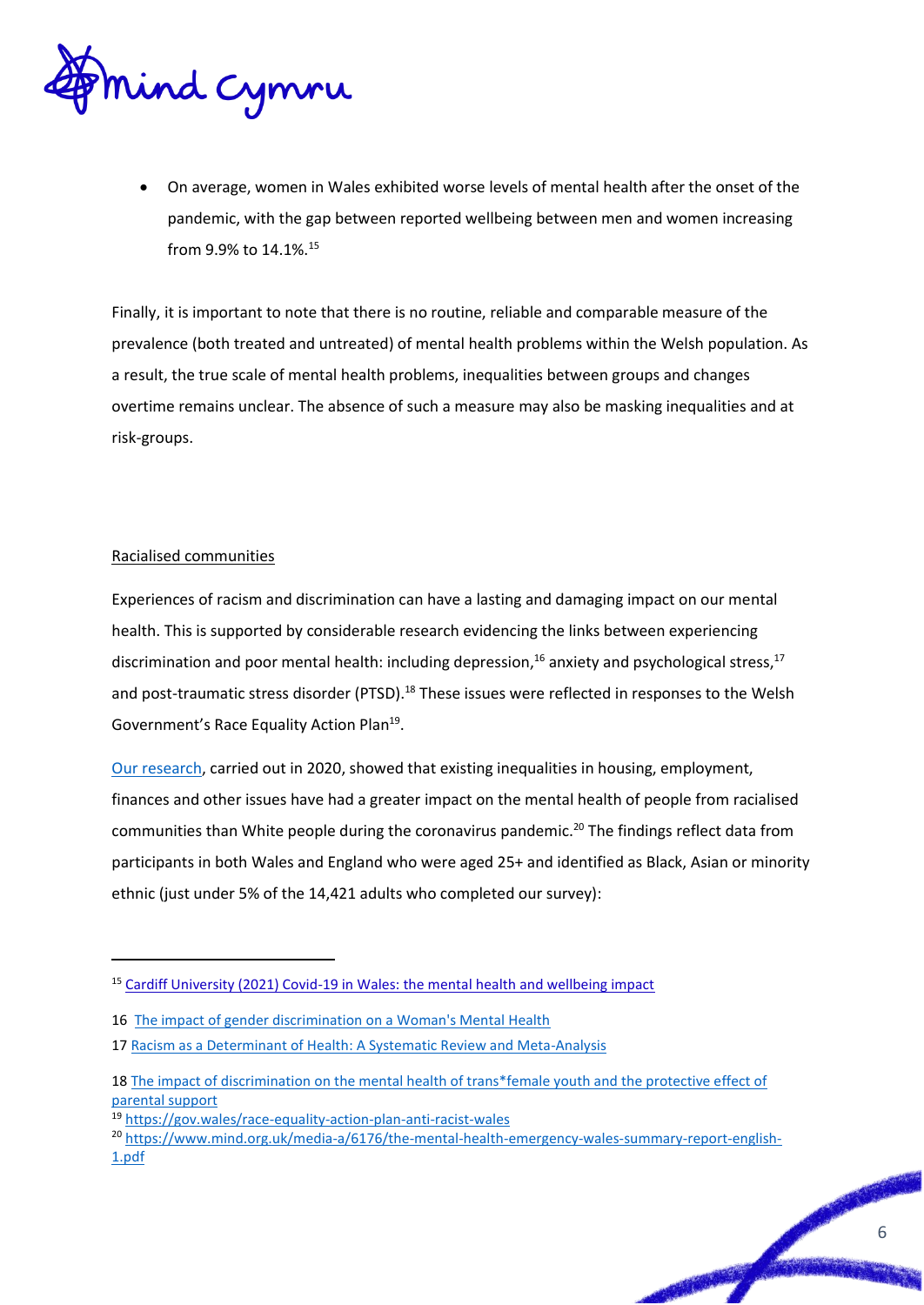

- Problems with housing (30% of racialised people said this made their mental health worse vs 23% of White people), their job (61% vs 51%) their financial situation (52% vs 45%), difficulty getting physical health support (39% vs 29%) and caring for someone else in the house (30% vs 23%) disproportionately affected mental health for racialised communities.
- Racialised people are much more likely to want advice about money and benefits (40% vs 24%) and housing (19% vs 10%) to help manage their mental health.

This insight demonstrates the importance of considering the way in which experiences of multiple inequalities weave together to impact on our mental health. It is important that social issues are addressed alongside the particular mental health issue a person may be presenting with.

There is also the need to take into account specific stressors for some people within these communities, such as the experience of the immigration system. This includes having uncertainty over their status and experiences of seeking asylum or refugee status, including the journey to Wales from their home country. Those seeking asylum or refugee status often have a specific and complex experience of trauma that needs to be understood and tailored support needs to be provided in order to help begin to rebuild lives in Wales.

#### Children and young people

<u>.</u>

We know that adverse childhood experiences, particularly those in early childhood, significantly affect our mental health long into adulthood. However, unequal access to mental health services for children and young people has been an issue for many years. At all points in the system there are challenges for children and young people in accessing timely mental health support and broadly the picture in terms of access to support from mental health services has not improved quickly enough during the lifetime of the current Together for Mental Health strategy.

Many of the issues have been well established by the previous Senedd's Children, Young People and Education Committee's 'Mind Over Matter' report<sup>21</sup>. This was further built upon by the Wales Youth Parliament's own report entitled 'Let's Talk About Mental Health'<sup>22</sup>. Taken together these reports provide a clear story of inequality and a call to urgently improve the support provided to children and young people.

<sup>21</sup> <https://senedd.wales/laid%20documents/cr-ld11522/cr-ld11522-e.pdf>

<sup>22</sup> <https://youthparliament.senedd.wales/our-work/emotional-and-mental-health-support/>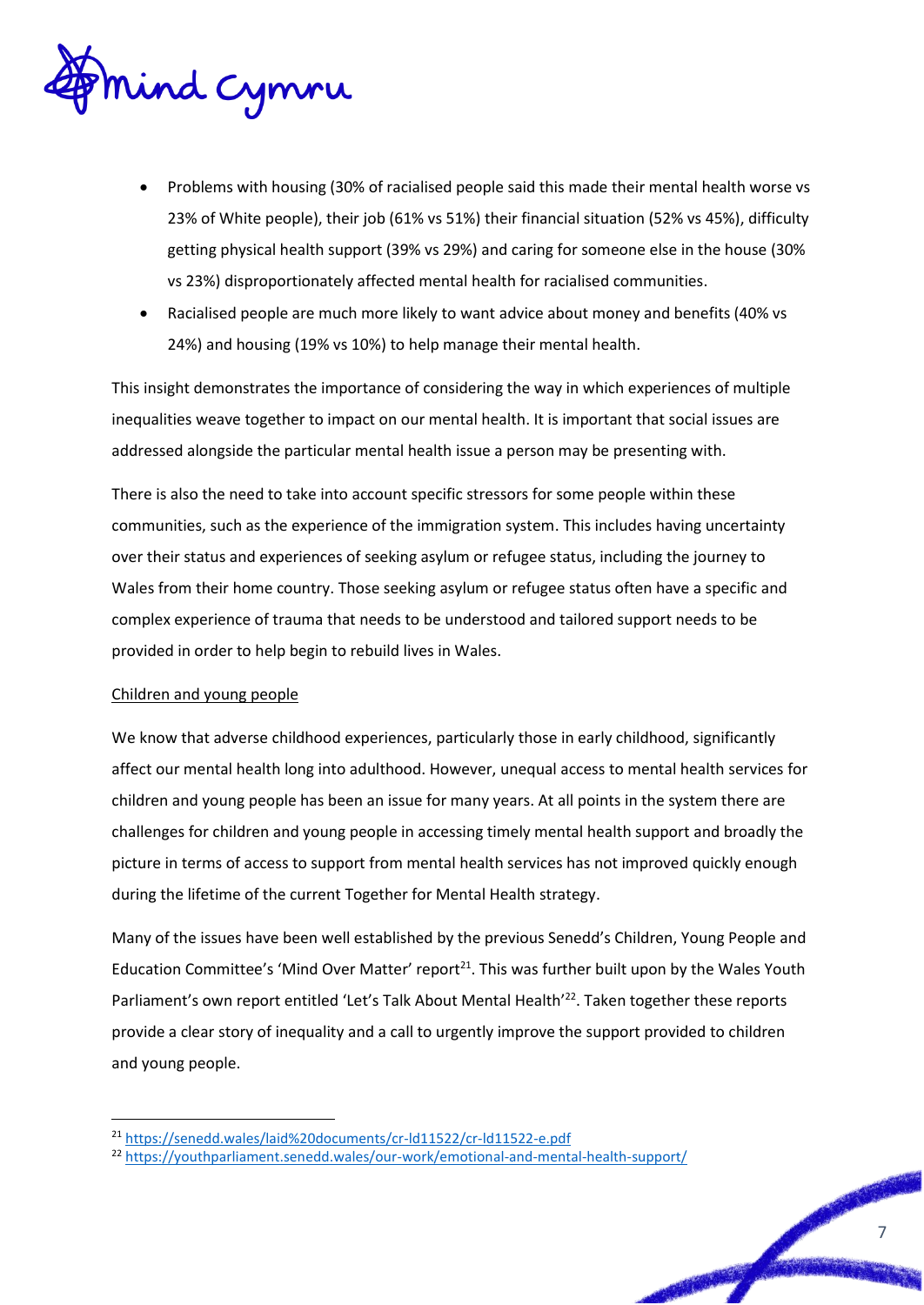

"I have suffered with my mental health since I was 15, I wasn't taken seriously until I was 32, I was only offered tablets absolutely nothing else. I didn't even realise there was so many treatments available"

#### Experiences of poverty

The Money and Mental Health Policy Institute has published a range of reports highlighting how both experiencing financial hardship can lead to poor mental health but also that having poor mental health can make it harder to manage financial issues. This creates a vicious circle for many of us with a mental health problem.

Their report 'The State We're In' published in November 2021 highlighted how those of us with a mental health problem were at a higher risk of experiencing financial hardship during the pandemic when compared to the wider population. It found that people with a mental health problem were:

- Three times more likely to have fallen into problem debt than the wider population (15% compared to 4%).
- More than twice as likely to have relied on credit or borrowing to cover every day spending — for example, on food or heating (26% compared to 11%).
- More likely to have had zero savings to help them cope with emergencies. 1 in 4 people with mental health problems say they have no savings that they could use in emergencies (compared to 18% of the wider population), and nearly half (46%) say they can't afford to save money regularly.

The pressure, worry and stress of living on a low income, managing benefits, living in poor quality housing, being homeless or experiencing periods of unemployment can have a profound impact on our feelings of self-worth and wider mental health. The well-publicised concerns around the increasing cost of energy and other basic items will only further exacerbate this issue. Most mental health organisations have experienced an increase in people seeking support for managing their finances during the pandemic, some of whom are seeking help for the first time.

#### Women and girls

8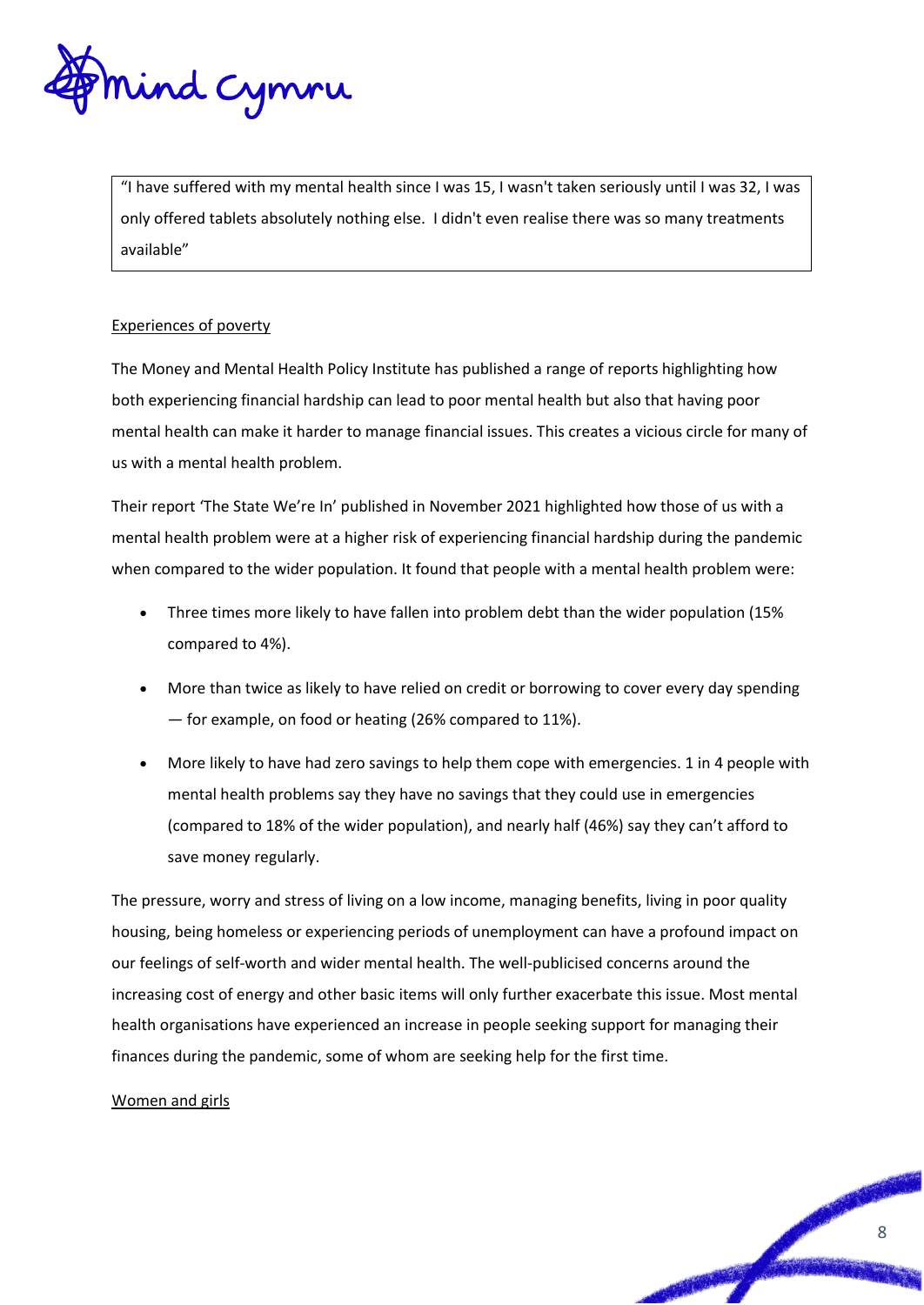

Women and girls face inequality and discrimination both in their daily interactions and through systems and institutions, which have often been designed around a male service-user by default, and can sometimes be male dominated.

Experiences of sexism and misogyny are often compounded by a woman or girls' intersecting experiences of discrimination on the grounds of their ability, age, class, ethnicity, gender identity, race, religion and sexual orientation - including racism, homophobia and transphobia.

The links between violence and abuse and poor mental health are unambiguous. UK wide research by Agenda shows that over half (54%) of women with extensive experience of physical and sexual violence meet the diagnostic criteria for at least one mental health condition and are also more likely to have multiple with about one in seven (15%) having three or more. Over a third (36%) of women in the extensive physical and sexual violence group have made a suicide attempt, and a fifth (22%) have self-harmed. One in ten (9%) have spent time on a mental health ward.<sup>23</sup>

Trauma can sometimes directly cause mental health problems or make someone more vulnerable to developing one. Some conditions are also known to develop as a direct result of trauma, including post-traumatic stress disorder (PTSD) and complex post-traumatic stress disorder (complex PTSD).

Whilst there have been developments in perinatal mental health support for prospective and new mothers, there remains some issues in providing support, namely the lack of progress on development a Mother and Baby Unit in north Wales despite ongoing discussions.

**2. For the groups identified, what are the barriers to accessing mental health services? How effectively can existing services meet their needs, and how could their experience of using mental health services be improved?**

#### Experiences of stigma

Whilst progress has been made in tackling stigma, many of us who experience mental health inequalities also experience higher levels of stigma from others as well as displaying self-stigmatising behaviours when considering our own mental health.

<u>.</u>

9

<sup>23</sup> Agenda (2016[\) Hidden Hurt](https://weareagenda.org/wp-content/uploads/2015/11/Hidden-Hurt-full-report1.pdf)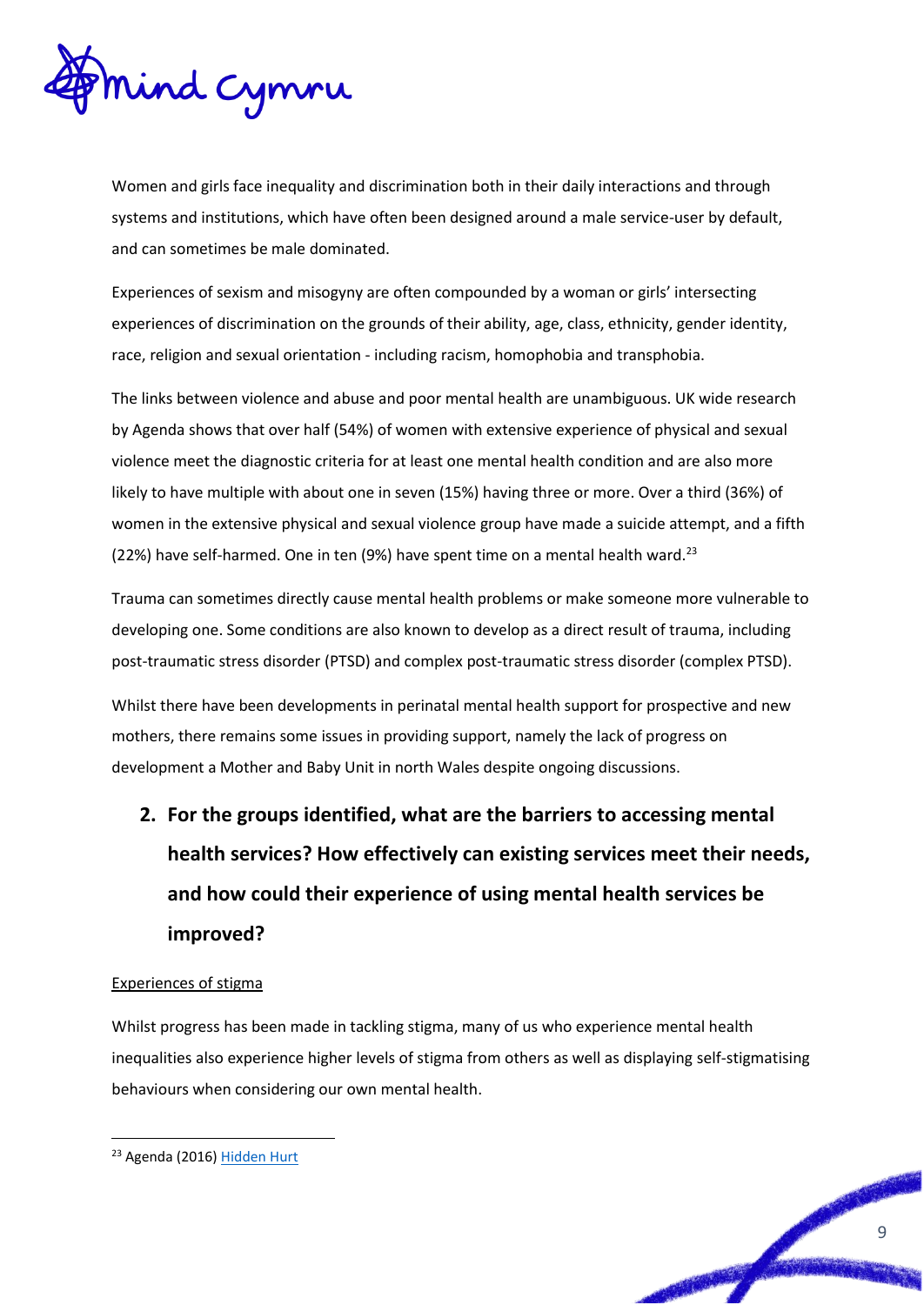

<u>.</u>

Time to Change Wales, the national anti-stigma campaign delivered by Mind Cymru and Adferiad Recovery and funded by the Welsh Government, has been at the forefront of tackling stigma for a number of years. In its most recent phase, the campaign sought to engage with Black and minority ethnic organisations, recruiting champions from these communities, in recognition that there was a need for more targeted, culturally informed support for communities in order to start a conversation about mental health that was both safe and informed. This has built upon work that Time to Change Wales has undertaken in more deprived communities, with many of the issues being similar.

Tackling stigma is important as it prevents people from seeking help at an early opportunity and can then lead to a deterioration where more intensive support is needed. Through tackling stigma we can help create a culture whereby all communities feel it is ok to talk about mental health and which actively encourages people to seek help and support.

Equally, during the pandemic Time to Change Wales reported an increase in people experiencing self-stigma<sup>24</sup>. This is where we seek to minimise our mental health as we believe there are bigger issues we or others are facing. This leads to neglecting the signs that we need support, even if it is just to talk to someone about our feelings and emotions.

"Before March 2020, I had anxiety and depression. The past year has intensified those feelings. Perhaps I should contact my GP surgery, but I don't want to add to their already overburdened workload"

This reflects the experiences of several local Minds in Wales who work in and with communities that experience high levels of deprivation. Their reflections include the need to encourage a conversation about mental health and have safe spaces for people to speak about their experiences. This would help to tackle the level of exclusion that communities feel and experience, whether this is financial, social or digital.

Ystradgynlais Mind have been delivering Mental Health First Aid to rugby clubs in their area under the #ItTakesBallsToTalk campaign (which is delivered by a number of other local Minds as well). This utilises the environment of the rugby clubs, where there is a feeling of familiarity and safety, to start

<sup>&</sup>lt;sup>24</sup> [https://www.timetochangewales.org.uk/en/about/news/increase-self-stigma-amongst-those-suffering](https://www.timetochangewales.org.uk/en/about/news/increase-self-stigma-amongst-those-suffering-mental-health-issues-covid-19-lockdown/)[mental-health-issues-covid-19-lockdown/](https://www.timetochangewales.org.uk/en/about/news/increase-self-stigma-amongst-those-suffering-mental-health-issues-covid-19-lockdown/)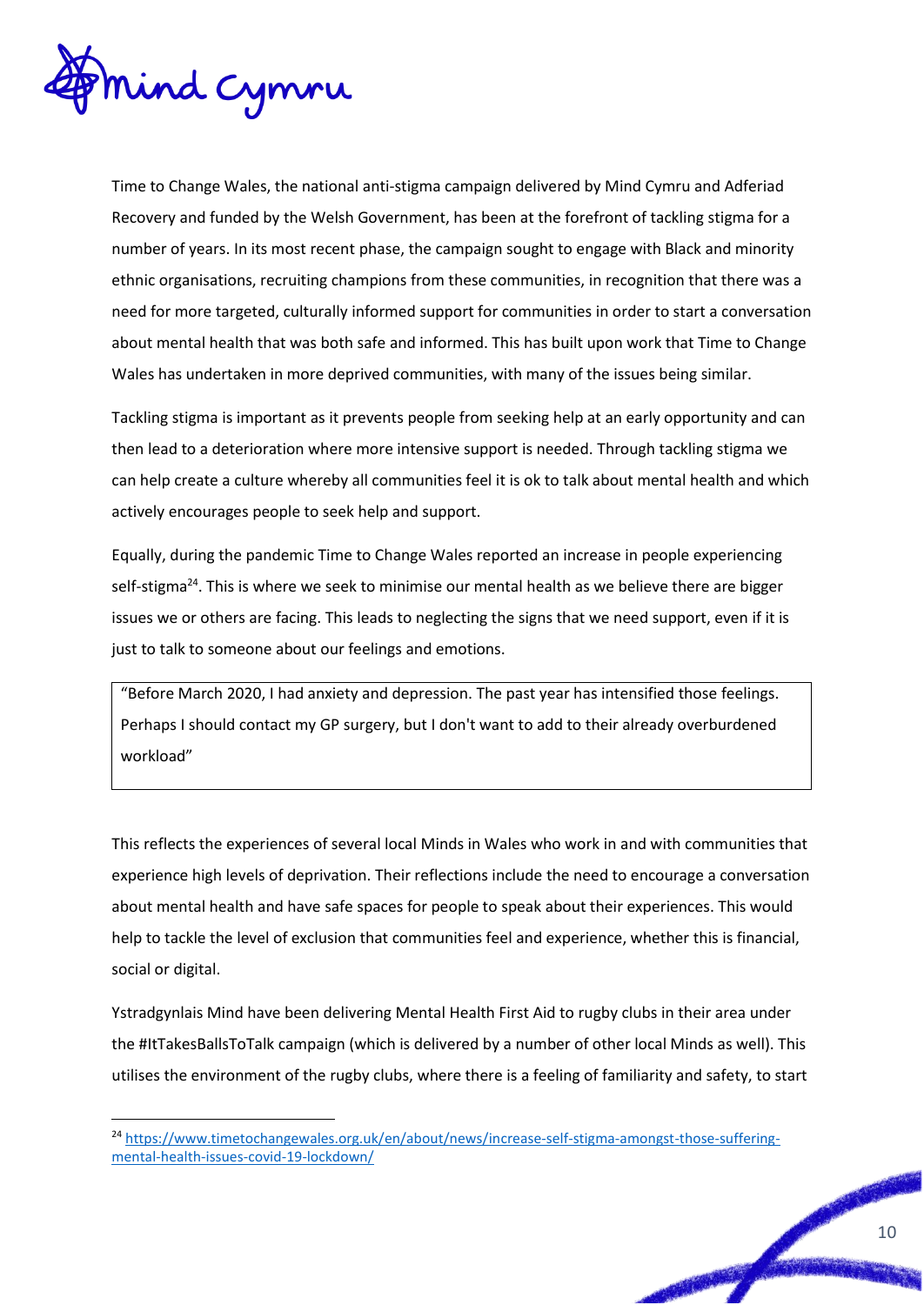

a conversation about mental health and how those participating can support each other. This has led to a range of conversations, which have gone beyond the formal training and have begun to create a culture where it is normal to talking about your mental health and peers are comfortable in listening and supporting.

#### Trust in services

<u>.</u>

We have heard from both racialised communities and those living in poverty that they do not feel mental health services are for them. This is a complex barrier that involves support being consistent, accessible and responding to the needs of people. For racialised communities it also means having a workforce that reflects them and their experiences. It has been highlighted that having to explain time and again experiences of discrimination, trauma, racism and specific cultural/community dynamics can be retraumatising and lead to feelings that the support available is unable to meet their needs.

"I have to explain to the therapist, my culture, and the nuance of my culture before I start speaking about what bothers me" Time to Change Wales participant<sup>25</sup>

Utilising the knowledge and trust that community organisations have built is an important way in which some of these issues can be addressed. They can act as a bridge to support people to identify support that may be appropriate as well as providing direct support themselves.

As an example, Neath Port Talbot Mind have been working with Neath Port Talbot BME Community Association to build connections and provide pathways to support for ethnic minority communities within the area. At the heart of this partnership has been the desire from both organisations to learn from each other, build trust, listen and be responsive to the needs of communities. Both organisations have recognised the strengths and knowledge they bring to the partnership, enabling workshops to take place to better understand experiences and what needs to be done to improve support.

More can be done to work with community organisations, the mental health voluntary sector and statutory partners to support community led initiatives to raise the profile of mental health and

<sup>&</sup>lt;sup>25</sup> <https://www.timetochangewales.org.uk/en/about/news/watch-our-stigma-symposium-2021-event/>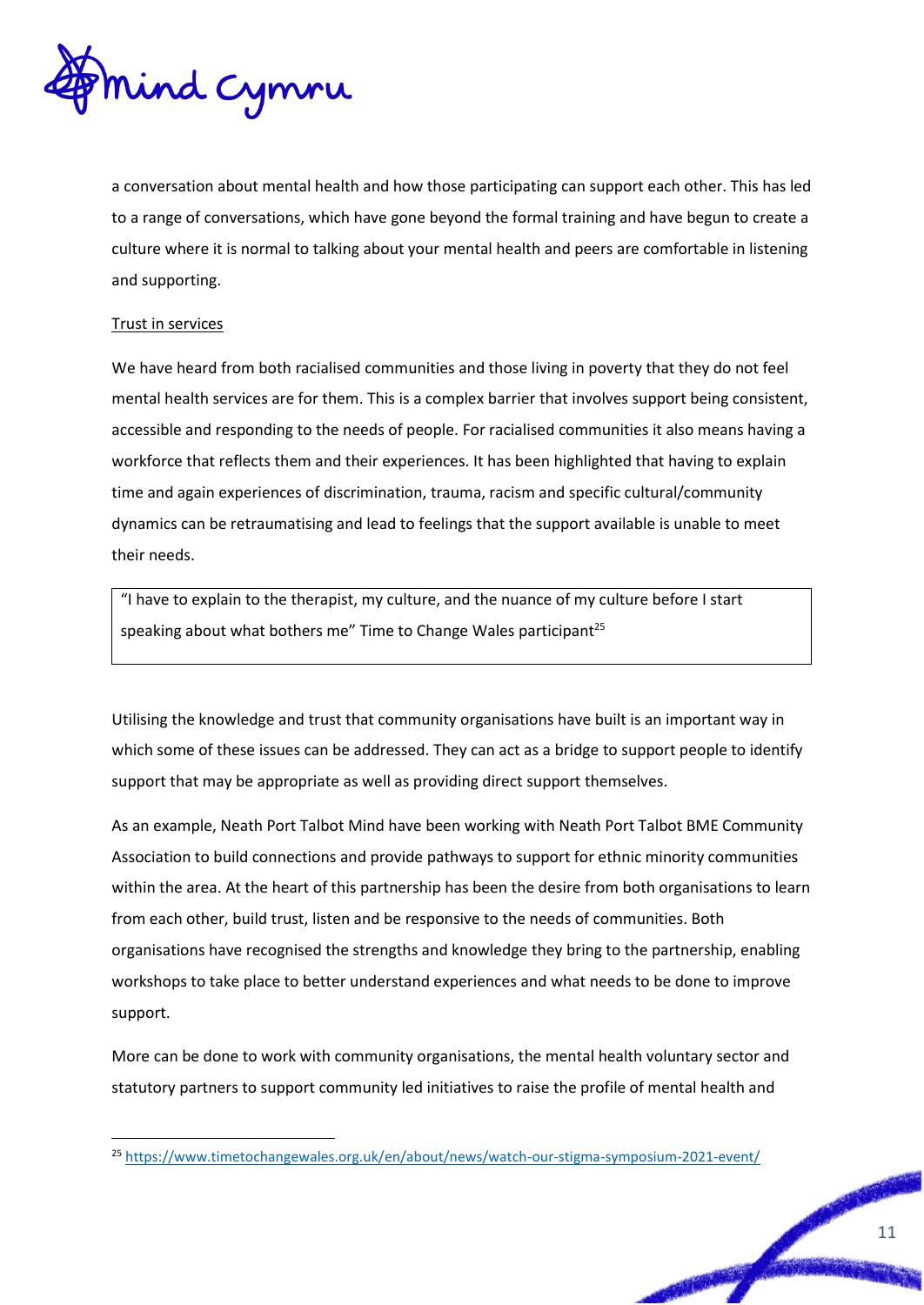

provide trusted pathways to support. This could be ensuring community organisations are supported to engage with training and opportunities to become involved in programmes such as social prescribing, to providing more sustained investment in outreach teams from Local Health Boards, which have been focussed on Covid response, to build and maintain partnerships.

#### Access to early support

This is an issue for all groups with support offers being seen as not suitable (racialised communities), inaccessible (people living in poverty) or simply not able to meet demand (children and young people).

It is particularly stark for children and young people. For example, waiting to receive an assessment for primary mental health support can be considerably longer than the 28-day target, while the same target is regularly met for adults. There is a need to provide a greater range of nonmedicalising support for young people in the early stages of developing worries about their mental health. This has to be based around their needs and supports them to understand what they are experiencing alongside different ways to manage their mental health.

There are a number of programmes delivered by local Minds which have provided these groups with support from Mums Matter (a perinatal support programme that includes establishment of peer support networks), social prescribing (a link worker with specific mental health knowledge supports people to find advice and activities that can improve their mental health) and Active Monitoring (a Welsh Government funded, nationwide service providing people with structured 121 sessions to help begin to manage their mental health). The strength of these programmes is that they have been operating as GP referral or as a self referral service, enabling people to find help themselves. Programmes such as these, commissioned by statutory services and delivered by the local voluntary sector, build on trusting bonds already formed with communities and it has been positive to see local commissioners looking to invest in these programmes.

#### Non-health service support

As identified above many of the root causes of poor mental health lie beyond the remit of the health service. Experiencing poverty, lack of or insecure employment, racism and discrimination, poor quality housing or homelessness, all have a significant impact on our mental health. Creating a better and more consistent link between mental health services and wider community support is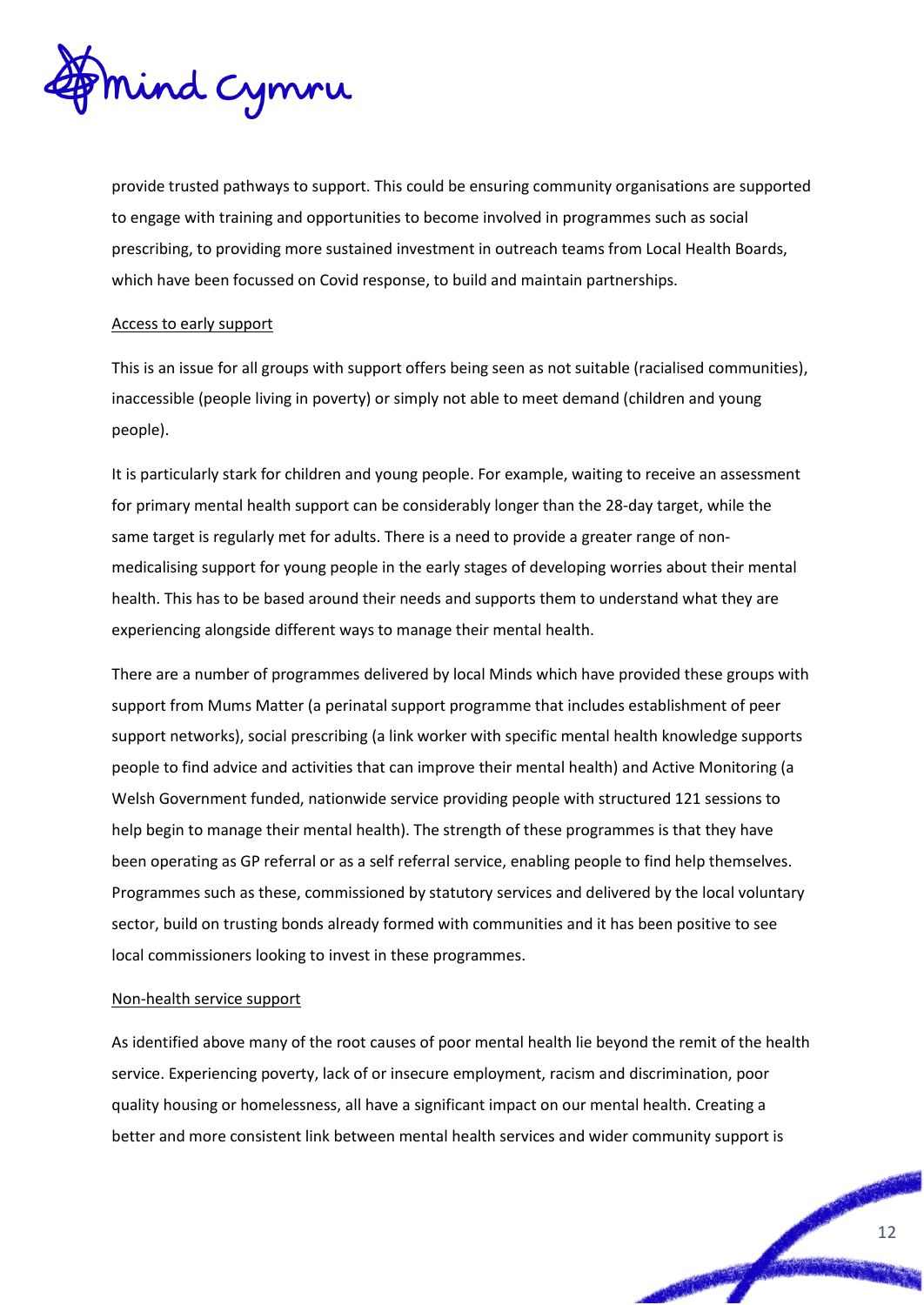

critical in addressing some of these issues. If we receive support for our mental health, but do not feel secure in our wider lives then it is highly unlikely that we will be able to focus on improving our mental health.

Programmes undertaken by Llanelli Mind with partner organisations have sought to support people who are at risk of becoming homeless, providing them with support to remain in accommodation as well as opportunities to train, develop new skills, volunteer in their local community and have someone to talk to if they need it. This type of support was described as life changing and demonstrates how focussing on the social factors in people's lives can improve mental health outcomes.

#### Taking a trauma informed approach

In order to effectively meet the needs of these communities it is essential that a trauma-informed approach be delivered across services. Trauma-informed practices understand and respond to the high prevalence of trauma and its effects, as well as understanding that experiences of trauma can lead to development of coping strategies and behaviours that may appear to be harmful or dangerous. This has been identified as being particularly important when considering mental health support for women and girls, but equally can be effective for other groups.

#### Access to community mental health resilience

<u>.</u>

In October 2020 Mind, along with the Co-op, Scottish Association for Mental Health (SMAH) and Inspire (Northern Ireland), published a report entitled 'Together Through Tough Times'<sup>26</sup>. The report explored what created mentally resilient communities in four different communities in each nation. We identified several factors that created resilience including having community hubs, an active local voluntary sector, an open culture around talking about mental health, safe public spaces, strong community connections and a strong community narrative of support. These factors being present within a community meant that there was a structure or framework that created a resilience that people were able to utilise to support their own mental health and that of others.

The report also identified those groups within communities that may struggle to access these pillars of community resilience and many of these groups were the same that experience mental health

<sup>&</sup>lt;sup>26</sup> [https://www.mind.org.uk/media/9426/togther-through-tough-times-main-report\\_en.pdf](https://www.mind.org.uk/media/9426/togther-through-tough-times-main-report_en.pdf)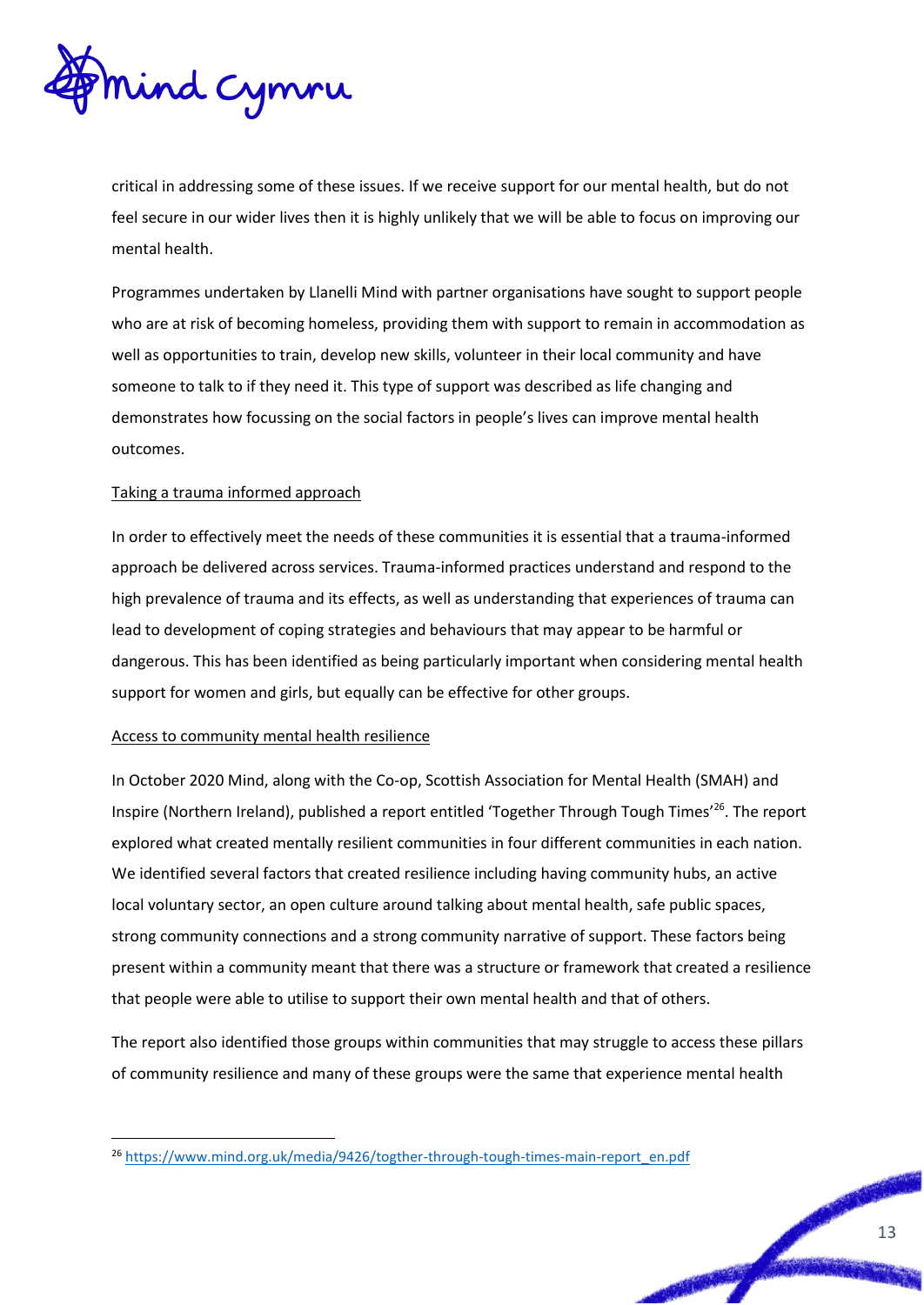

inequalities, including ethnic minority communities, young people, people experiencing poverty and people who are unable to leave their house due to caring responsibilities, a disability or an acute mental health condition. This creates a triple impact for some of being more at risk of experiencing poor mental health, being unable to access timely, appropriate mental health support and then also feeling excluded from some of the protection factors within communities that can help build mental health resilience.

The important role played by this community framework and infrastructure should not be downplayed. During the last two years we have seen how communities have come together to support those that need it and foster a narrative of community support. This narrative and the leadership needed on a community level to foster, grow and ensure it is inclusive needs to be recognised if we are to tackle mental health inequalities. The report makes a series of recommendations for building, safeguarding and improving community resilience as well as tackling the barriers so that everyone can benefit from what their community can provide.

### **3. To what extent does Welsh Government policy recognise and address the mental health needs of these groups? Where are the policy gaps?**

The Welsh Government's 'Together for Mental Health'<sup>27</sup> Strategy has tackling inequalities as a prominent theme. The strategy makes clear the ambition that:

 People with protected characteristics and vulnerable groups, experience equitable access and services are more responsive to the needs of a diverse Welsh population

The strategy references taking a human rights approach as well as recognising the United Nations Convention on the Rights of the Child (UNCRC) as a framework for delivering the high-level outcomes for the strategy. Despite this, we do not believe that enough has been put in place to make the ambition of the strategy a reality for people.

Mind Cymru has previously called on the Welsh Government to re-join the Adult Psychiatric Morbidity Survey (APMS) which 'provides data on the prevalence of both treated and untreated

<u>.</u>

<sup>27</sup> <https://gov.wales/together-mental-health-our-mental-health-strategy>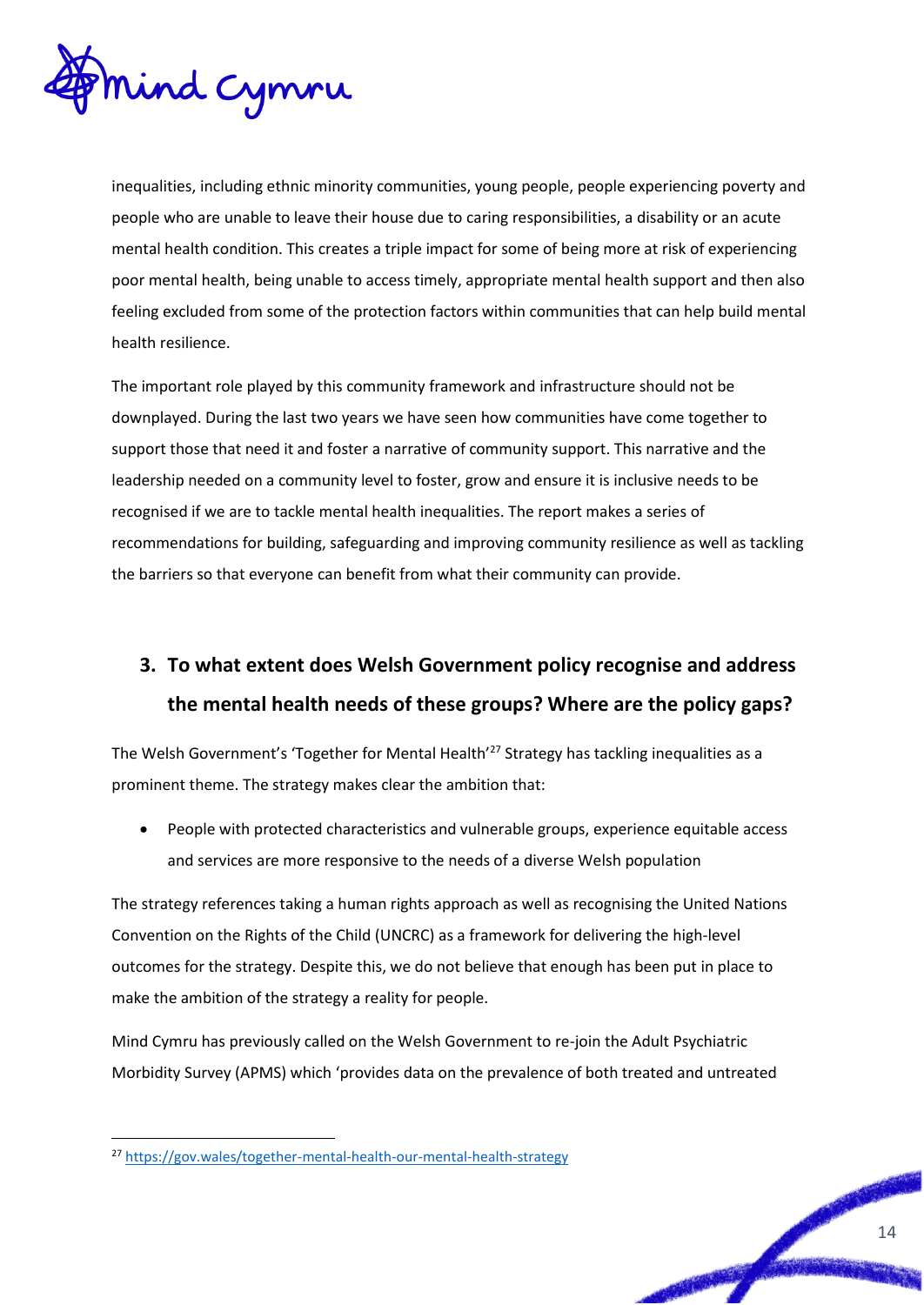

<u>.</u>

psychiatric disorder in the English adult population (aged 16 and over)'.<sup>28</sup> Wales last participated in the study in 2000. Alongside measuring prevalence, the survey also provides insights on access to mental health services and unmet need which would ensure services have adequate resources and capacity to meet local need.

There is also an urgent need for the Welsh Government to explore and put in place a system for monitoring the mental health of young people at a population level. The Children and Young People's Well-Being Monitor, which was highlighted in Together for Mental Health as a way in which progress will be measured, has not reported since 2015.

In recent years Welsh Government has taken a number of steps to address some of the issues around mental health inequalities. We welcome the establishment by the Welsh Government of a Task and Finish Group to look specifically at the experiences of Black, Asian and minority ethnic communities, with a focus on actions that can be quickly taken to address the issues identified. The group, with a membership drawn from a range of mental health and Black and ethnic minority organisations, has identified a number of key areas in relation to access and experiences and will be looking to report in the coming months.

The development of statutory guidance for a whole school approach to mental health alongside the amendment made to the Curriculum and Assessment Act to place a greater prominence for mental health in the design of curricula could create a step change in the support provided to all pupils in Wales. It is very positive that Welsh Government took these steps to improve this provision and now this must be delivered to meet the needs of pupils. Young people have consistently fed back to us that they want more time during the school day to discuss issues relating to mental health, without being medicalised for the feelings that they are having.

Equally, the development of the NEST/NYTH framework for early and enhanced support<sup>29</sup> provides an excellent opportunity to transform the support provided for all children and young people in Wales. The framework will be used by Regional Partnership Boards to determine what support should be available to all children and young people who need it.

<sup>28</sup> [https://digital.nhs.uk/data-and-information/publications/statistical/adult-psychiatric-morbidity](https://digital.nhs.uk/data-and-information/publications/statistical/adult-psychiatric-morbidity-survey/adult-psychiatric-morbidity-survey-survey-of-mental-health-and-wellbeing-england-2014#highlights)[survey/adult-psychiatric-morbidity-survey-survey-of-mental-health-and-wellbeing-england-2014#highlights](https://digital.nhs.uk/data-and-information/publications/statistical/adult-psychiatric-morbidity-survey/adult-psychiatric-morbidity-survey-survey-of-mental-health-and-wellbeing-england-2014#highlights) <sup>29</sup> [https://collaborative.nhs.wales/networks/wales-mental-health-network/together-for-children-and-young](https://collaborative.nhs.wales/networks/wales-mental-health-network/together-for-children-and-young-people-2/the-nest-framework/)[people-2/the-nest-framework/](https://collaborative.nhs.wales/networks/wales-mental-health-network/together-for-children-and-young-people-2/the-nest-framework/)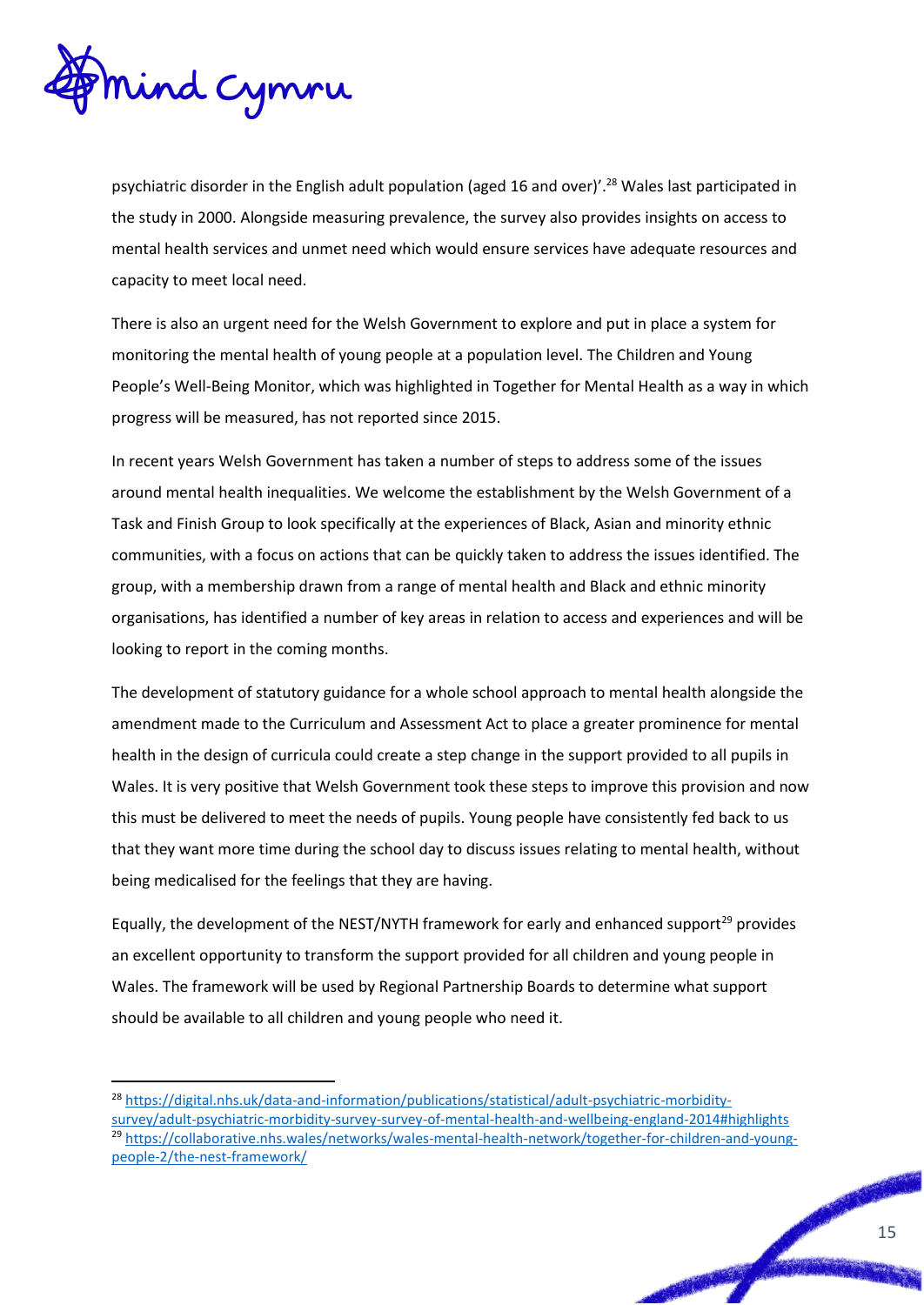

The recent announcement by Welsh Government of a further three years of funding for Time to Change Wales is particularly welcome as the focus for the coming years will be working with organisations and employers to tackle stigma in racialised communities and in more deprived areas.

Overall, the policy and strategic framework is in place to tackle mental health inequalities, but there needs to be a greater focus on ensuring that the strategic direction and actions result in tangible improvements for people seeking support or experiencing poor mental health. There is also a need to diversify the voices around the table at all levels, in policy development, local delivery and service design, to ensure that community needs are being met.

## **4. What further action is needed, by whom/where, to improve mental health and outcomes for the groups of people identified and reduce mental health inequalities in Wales?**

Mental health inequalities cannot be seen or tackled as solely an issue for our health services, it needs to be recognised across Welsh Government and public sector delivery in a range of activities. To this end there are a range of actions we would want to see developed:

- The successor strategy of Together for Mental Health to again make tackling mental health inequalities a priority, with urgency and time limited actions. This should be a regular discussion in all the partnerships and governance arrangements around any new strategy and there should be greater diversity of organisations around the table to inform these discussions.
- Welsh Government need to ensure there are no further delays in delivery of the Mental Health Core Dataset and that there are a full range of protected characteristics data is collected and published
- Welsh Government and Local Health Boards to ensure current data collected prioritises questions relating to protected characteristics, including providing extra training or guidance on approaching these questions if needed
- Welsh Government to publish data, with caveats around sample sizes, on protected characteristics and mental health services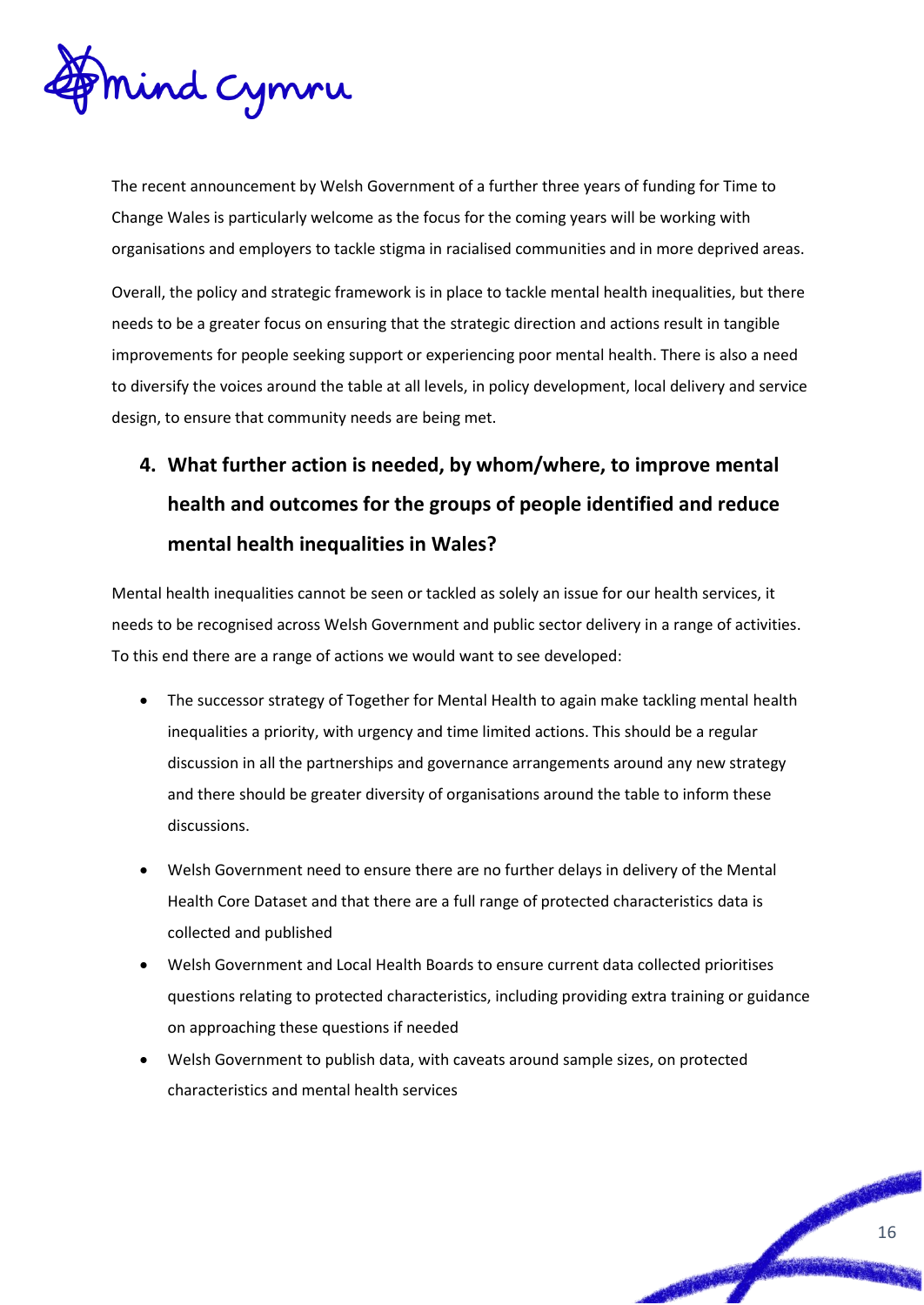

- Welsh Government should re-join the Adult Psychiatric Morbidity Survey and explore options for measuring population level mental health prevalence for children and young people
- Funding should be made available on a local level to support community organisations to meet the mental health needs of the communities they represent
- Engagement and outreach support within every Local Health Board in Wales should be developed with long term investment to build trust and relationships with communities
- Recommendations from the 'Together Through Tough Times' report should be taken into account as Welsh Government develop their new mental health strategy, alongside being considered in work being undertaken around community development, planning and reviving town centres
- The Health Inspectorate Wales and Social Care Wales Mental Health Workforce Strategy should look to specifically tackle diversifying the mental health workforce, through providing information, financial support and mentoring
- Community organisations should be proactively engaged and supported to develop delivery of primary care programmes such as social prescribing, peer support and other community led initiatives
- Staff education and training across health services should take a trauma-informed approach, and should cover a gendered approach to trauma including violence and abuse, and wider inequalities. Clear and safe information recording and sharing about experiences of violence and abuse and related issues should be consistently implemented across health services to avoid the re-traumatisation of women having to repeatedly re-tell their stories.
- The mental health impact of violence against women and girls should be explicitly addressed, through a cross-department approach. This should be incorporated into a future mental health strategy for Wales following on from Together for Mental Health.
- Community based programmes such as Mums Matter, social prescribing, Active Monitoring and peer support should be part of a standard primary care, early support offer. These should support both self referral and GP referral.

We hope that this Committee inquiry will capture a range of voices and experiences directly from the communities experiencing mental health inequalities. Too often their voices are not heard